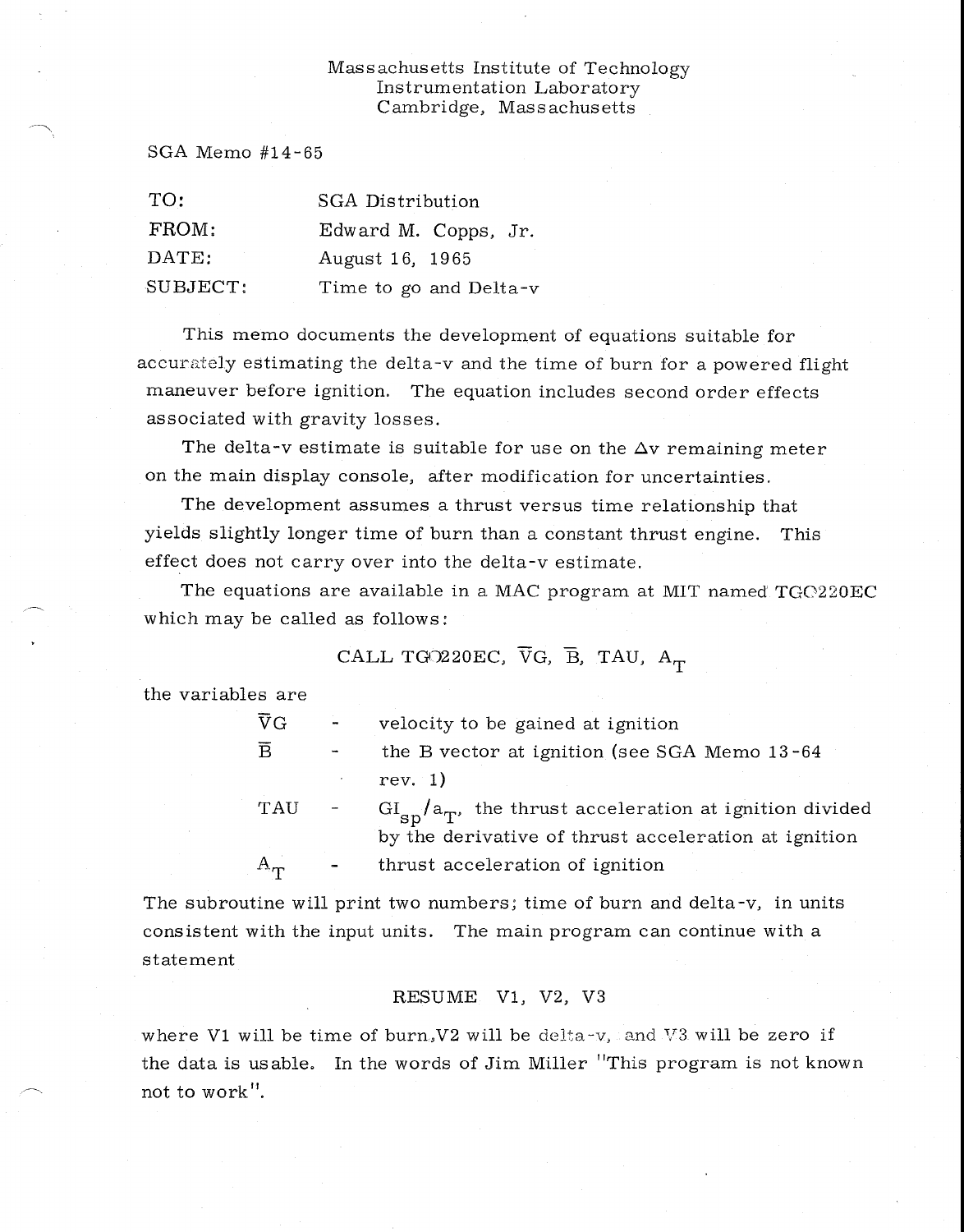An example of the accuracy of the estimate is taken from one of the burns on flight 204:

|          | time of burn | delta-v |
|----------|--------------|---------|
| estimate | 23.565       | 631.75  |
| actual   | 23.552       | 631.83  |

2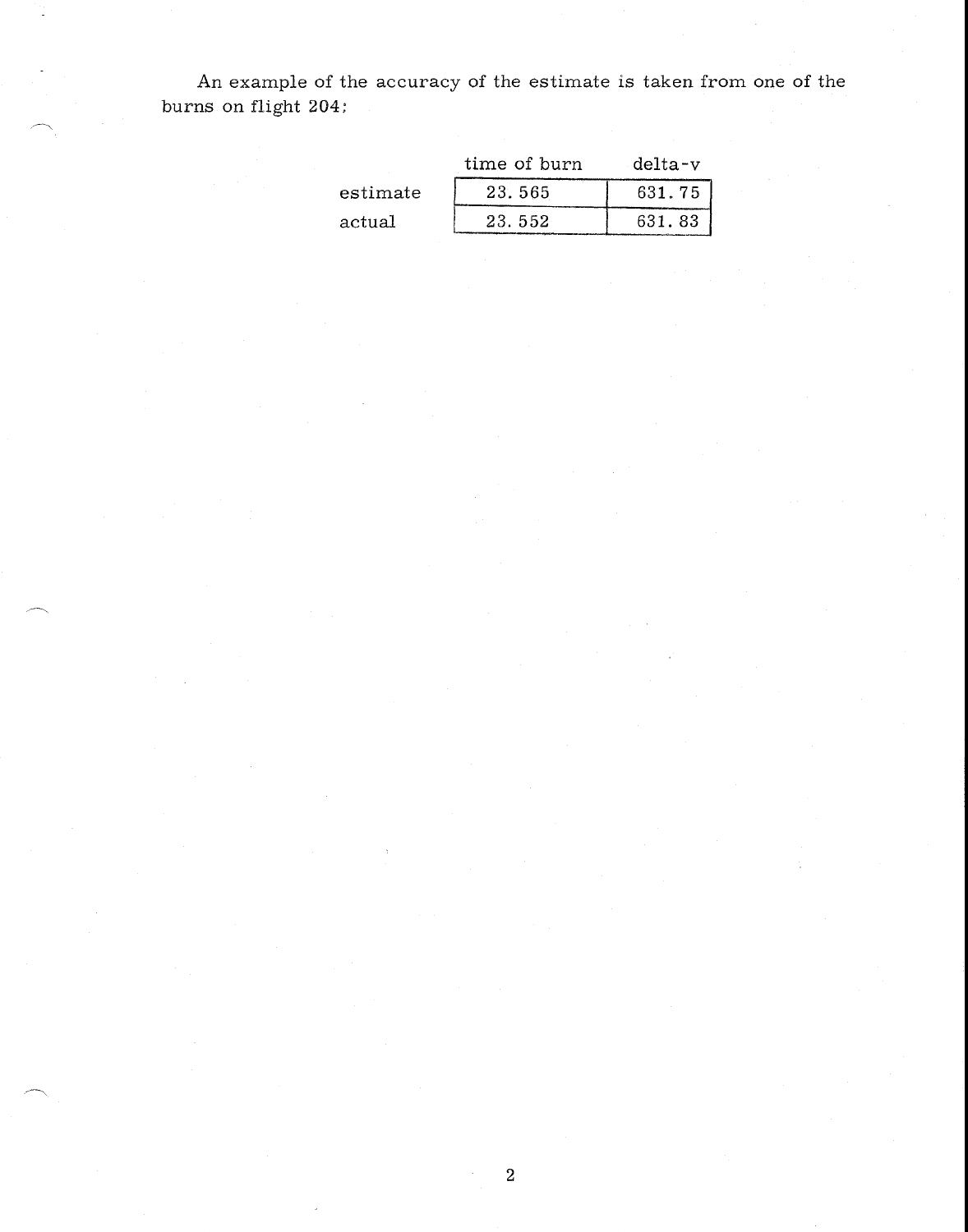## Derivation

The diagram of accelerations acting on the vehicle during powered flight is shown in Fig. This diagram corresponds to the steer law which places -  $\dot{\overline{V}}_g$  along  $\overline{V}_g$ . The  $\overline{b}$  vector is proportional to the  $\overline{V}_g$  vector by the matrix equation

$$
\overline{b} = C^* \overline{V}_g
$$

we presume that  $C^*$  is constant. Since  $C^*$  is constant and the steer law renders  $\overline{\mathrm{V}}_{\alpha}$  irrotational,  $\overline{\mathrm{b}}$  is constant in direction in space, and proportional to  $\overline{V}_g$ . We notate this as  $b = c^* v_g$ . (1)



The constants  $K''$  and  $K'$  are determined from the conditions at ignition as follows:

$$
K' = \overline{b} \cdot \overline{V}_g / (\overline{V}_g \cdot \overline{V}_g)
$$
 (2)

and

$$
K'' = \sqrt{\overline{b} \cdot \overline{b}} / (\overline{V}_{g} \cdot \overline{V}_{g}) - K'^{2}
$$
 (3)

The magnitude of  $\dot{V}_g$  is obtained by reference to Fig. 1 as

is obtained by reference to Fig. 1 as  

$$
\dot{v}_{g} = -\sqrt{a_{T}^{2} - K''^{2} V_{g}^{2}} + K' V_{g} \qquad (4)
$$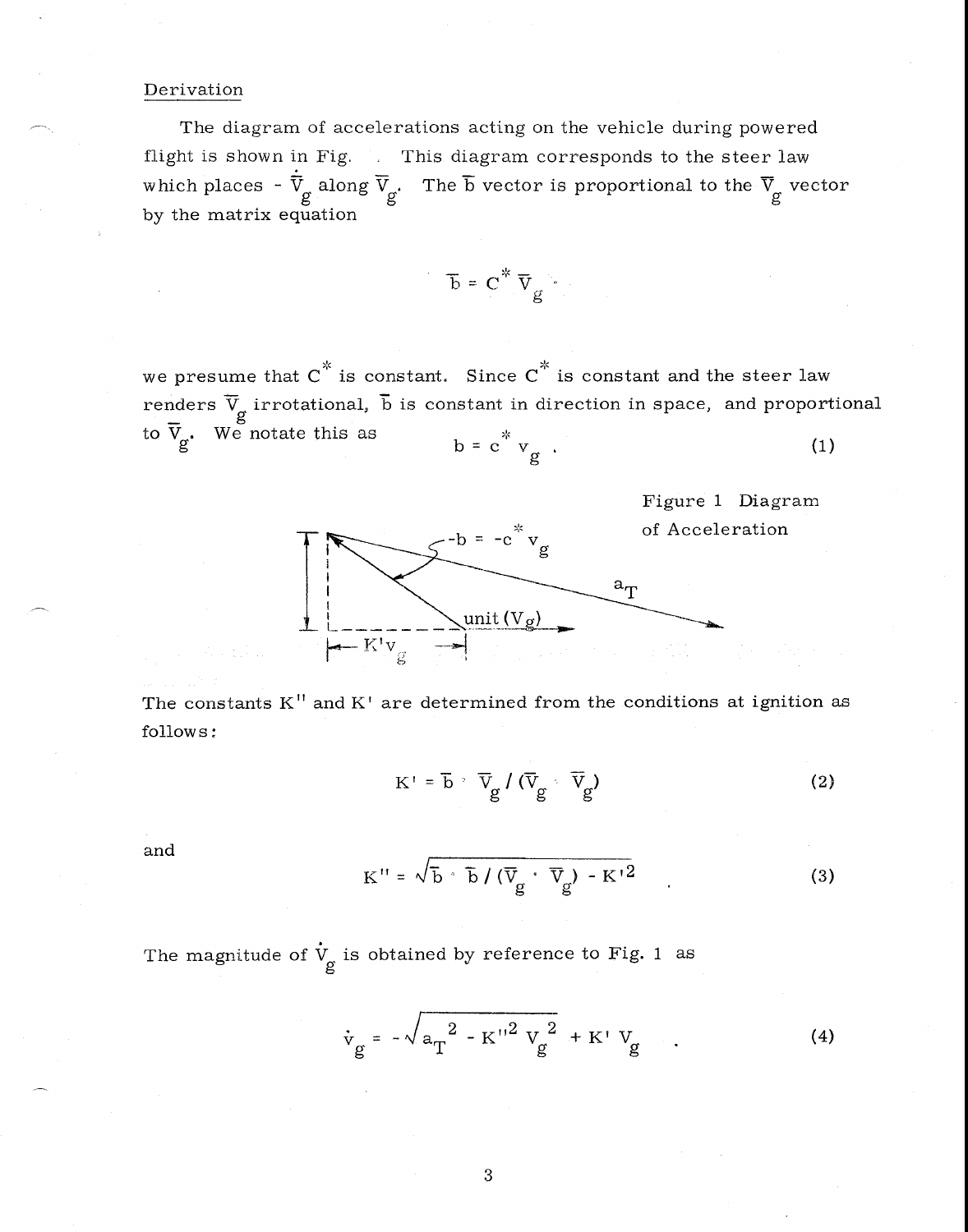This equation is simplified by binomial expansion of the square root term to the time varying non-linear equation

$$
\dot{v}_g = -a_T(t) + \frac{K''^2}{2 a_T(t)} v_g^2 + K' v_g ,
$$
 (5)

which is recognized (with Ray Morth's help) as Ricatti's equation. A standard form of this equation is

$$
\frac{dy}{dt} + P(t) y + Q(t) y^2 = R(t).
$$
 (6)

which is reduced to the linear, second order, time varying equation

$$
\frac{d^{2}u}{dt^{2}} + (P(t) - \frac{Q(t)}{Q(t)}) \frac{du}{dt} - R(t) Q(t) u = 0 , \qquad (7)
$$

by the change of variable

$$
Q(t) y = \frac{du/dt}{u} \qquad (8)
$$

By this method, equation 5 becomes

$$
\frac{d^2u}{dt^2} + (-K' + \frac{a_T}{a_T}) \frac{du}{dt} - \frac{K''^2}{2}u = 0,
$$
 (9)

with  $\scriptstyle\rm u$  defined by

$$
- K''^{2} v_{g} / 2 a_{T} = \frac{du/dt}{u} . \qquad (10)
$$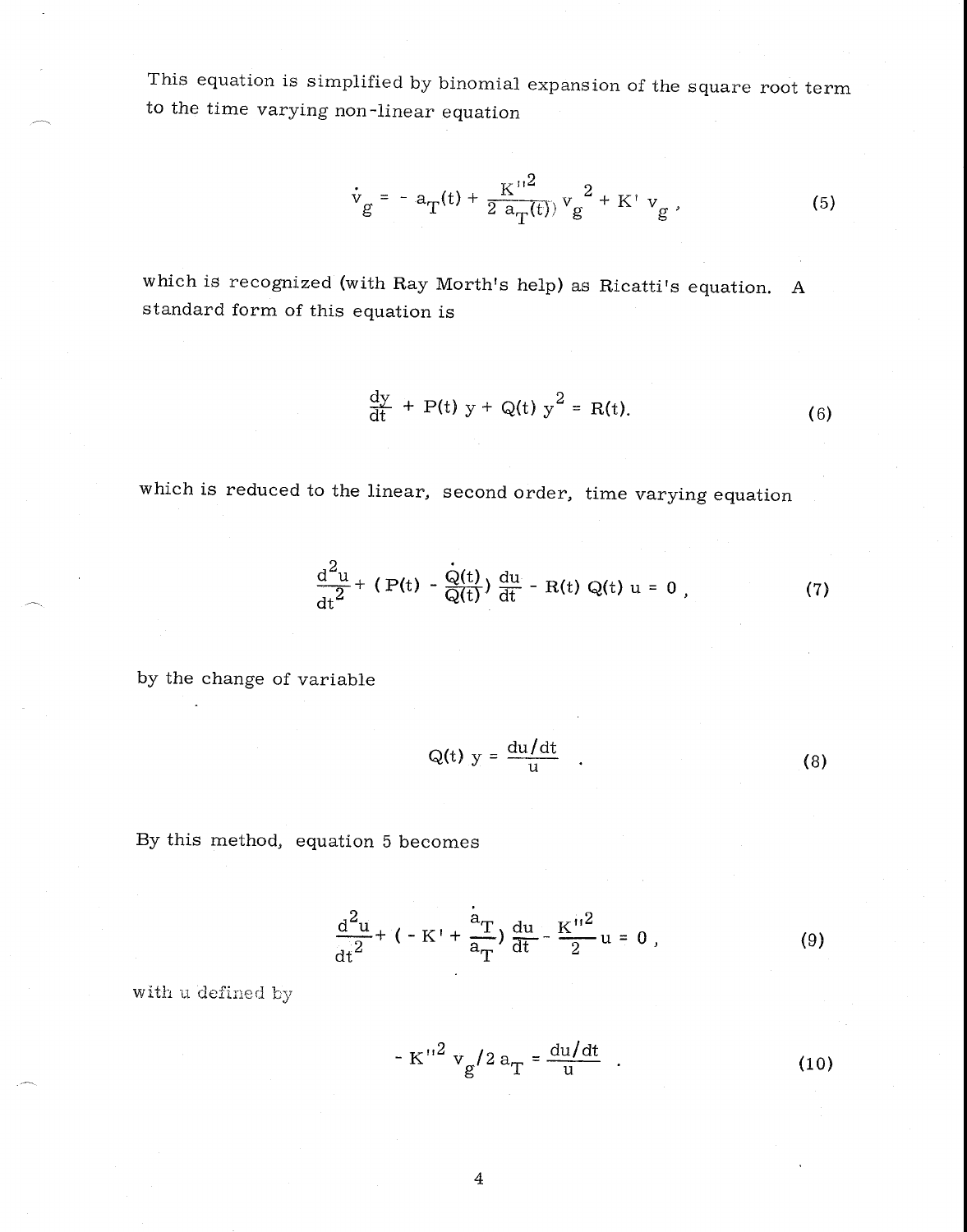the term  $\frac{a_T}{a_T}$  is the only time varying coefficient in this equation. The solution solution is particularly simple if the acceleration is constant. ( $a_T = 0$ ). Moreover, it is interesting to note that because the time varying term is specifically  $a_T/a_T$ , we can retain a constant coefficient by observing that

$$
a_T/a_T = constant = D \qquad (11)
$$

implies a time function

$$
a_T(t) = a_o e^{Dt} = a_o (1 + Dt + \frac{D^2 t^2}{2} + ...)
$$
 (12)

We compare this to the expansion that results from the acceleration of a constant thrust rocket engine

$$
a_T(t) = a_0 \left( 1 + \frac{t}{\tau} + \frac{t^2}{\tau^2} + \dots \right) \tag{13}
$$

where  $\tau = m/m$ . (m is a positive number) (14)

Comparison of terms indicates that the substitution

$$
\frac{1}{\tau} = \dot{a}_{T}/a_{T} \tag{15}
$$

in Eq. will yield a solution for an acceleration profile that matches that expected from a rocket to the first order in time, yet which obtains constant coefficients in the equation to be solved.

Returning to Eq. 9 , we simplify notation and rewrite the equation

$$
\ddot{u} + a_1 \dot{u} + a_0 u = 0 \tag{16}
$$

The solution of this equation can be written

$$
u = c_1 e^{\lambda_1 t} + c_2 e^{\lambda_2 t} \tag{17}
$$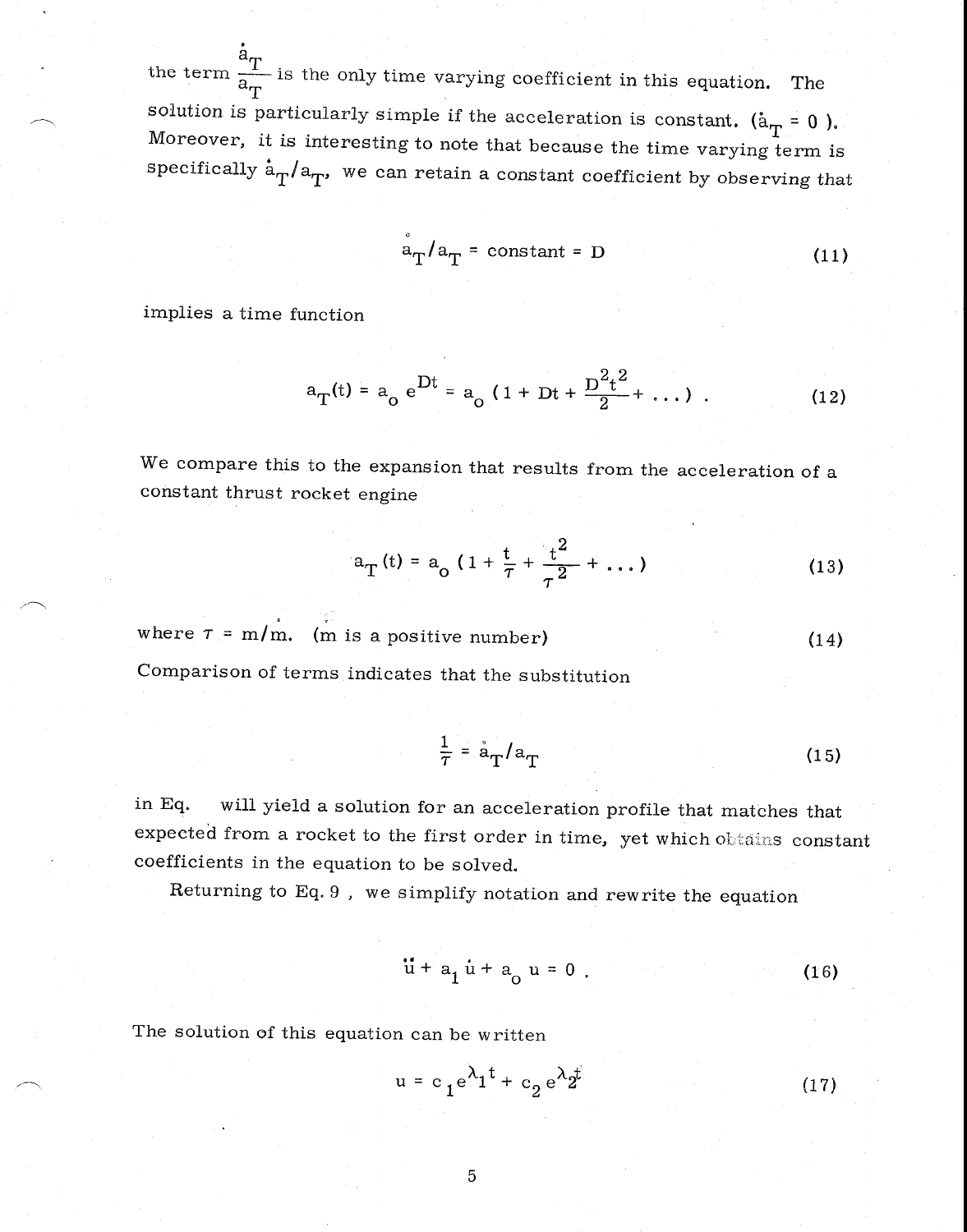where

$$
\lambda_1 = -a_1/2 + \frac{1}{2} (a_1^2 - 4a_0)^{1/2}
$$
  

$$
\lambda_2 = -a_1/2 - \frac{1}{2} (a_1^2 - 4a_0)^{1/2}
$$
 (18)

the derivative of this solution is

$$
u(t) = c_1 \lambda_1 e^{\lambda_1 t} + c_2 \lambda_2 e^{\lambda_2 t} \tag{19}
$$

Returning to the original variables:

$$
\frac{1}{2a_{\rm T}} = \frac{\lambda_1 e^{\lambda_1 t} + C \lambda_2 e^{\lambda_2 t}}{e^{\lambda_1 t} + C e^{\lambda_2 t}} \qquad (20)
$$

The remaining constant of integration is obtained by specifying that  $t = 0$  at ignition. Let

$$
\omega = \frac{K''^{2} v_{g0}}{2 a_{T0}} \qquad (21)
$$

then

$$
C = -\frac{\lambda_1 + \omega}{\lambda_2 + \omega} \ .
$$

The time of burn is obtained by letting  $v_g = 0$ ;

$$
0 = \frac{\lambda_1 e^{\lambda_1 T} + C \lambda_2 e^{\lambda_2 T}}{e^{\lambda_1 T} + C e^{\lambda_2 T}}
$$
 (22)